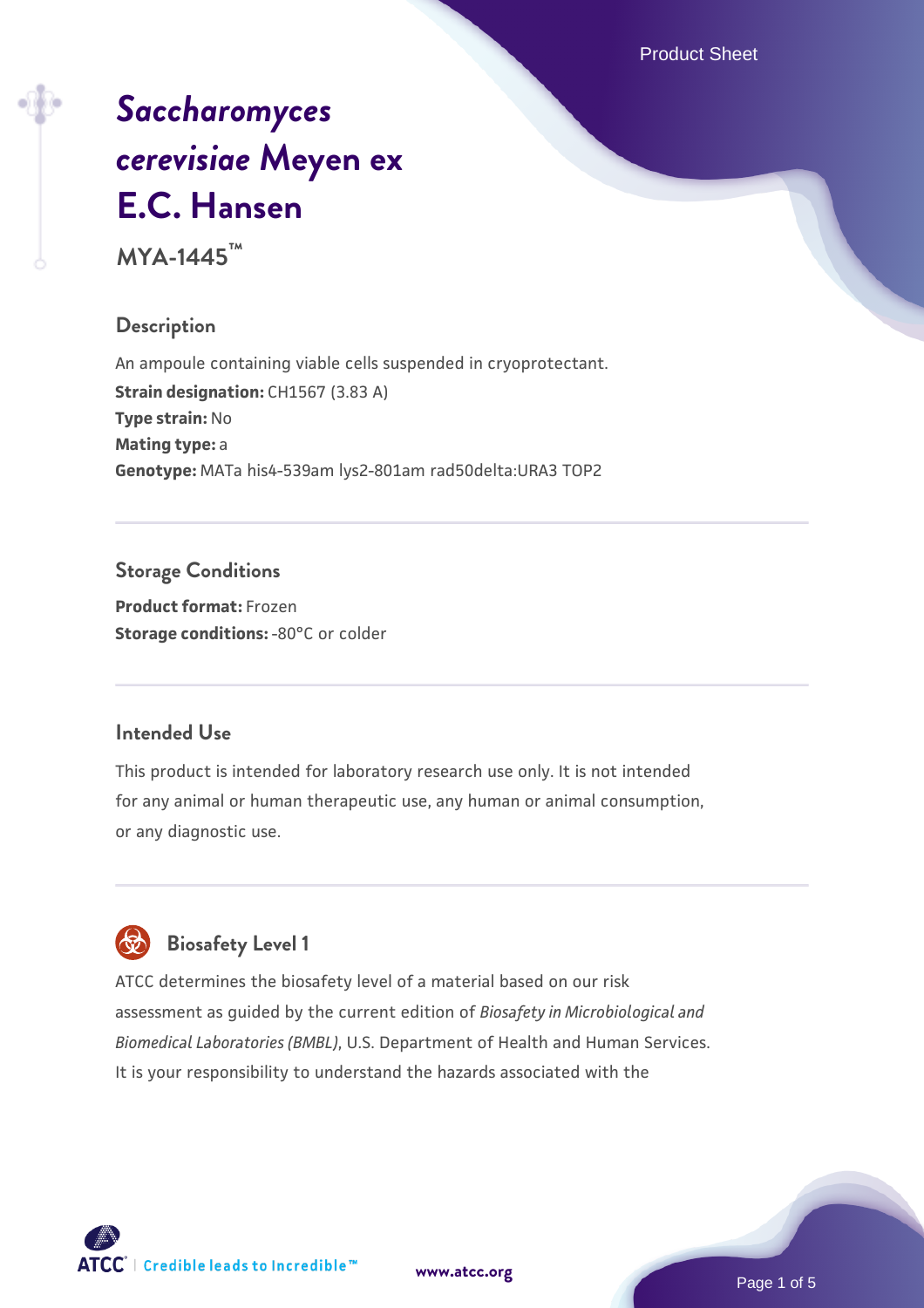## **[Saccharomyces cerevisiae](https://www.atcc.org/products/mya-1445)** [Meyen ex E.C. Hansen](https://www.atcc.org/products/mya-1445) **MYA-1445**

material per your organization's policies and procedures as well as any other applicable regulations as enforced by your local or national agencies.

ATCC highly recommends that appropriate personal protective equipment is always used when handling vials. For cultures that require storage in liquid nitrogen, it is important to note that some vials may leak when submersed in liquid nitrogen and will slowly fill with liquid nitrogen. Upon thawing, the conversion of the liquid nitrogen back to its gas phase may result in the vial exploding or blowing off its cap with dangerous force creating flying debris. Unless necessary, ATCC recommends that these cultures be stored in the vapor phase of liquid nitrogen rather than submersed in liquid nitrogen.

# **Certificate of Analysis**

For batch-specific test results, refer to the applicable certificate of analysis that can be found at www.atcc.org.

# **Growth Conditions**

**Medium:**  [ATCC Medium 1245: YEPD](https://www.atcc.org/-/media/product-assets/documents/microbial-media-formulations/1/2/4/5/atcc-medium-1245.pdf?rev=705ca55d1b6f490a808a965d5c072196) **Temperature:** 25°C

# **Handling Procedures**

**Frozen ampoules** packed in dry ice should either be thawed immediately or stored in liquid nitrogen. If liquid nitrogen storage facilities are not available, frozen ampoules may be stored at or below -70°C for approximately one



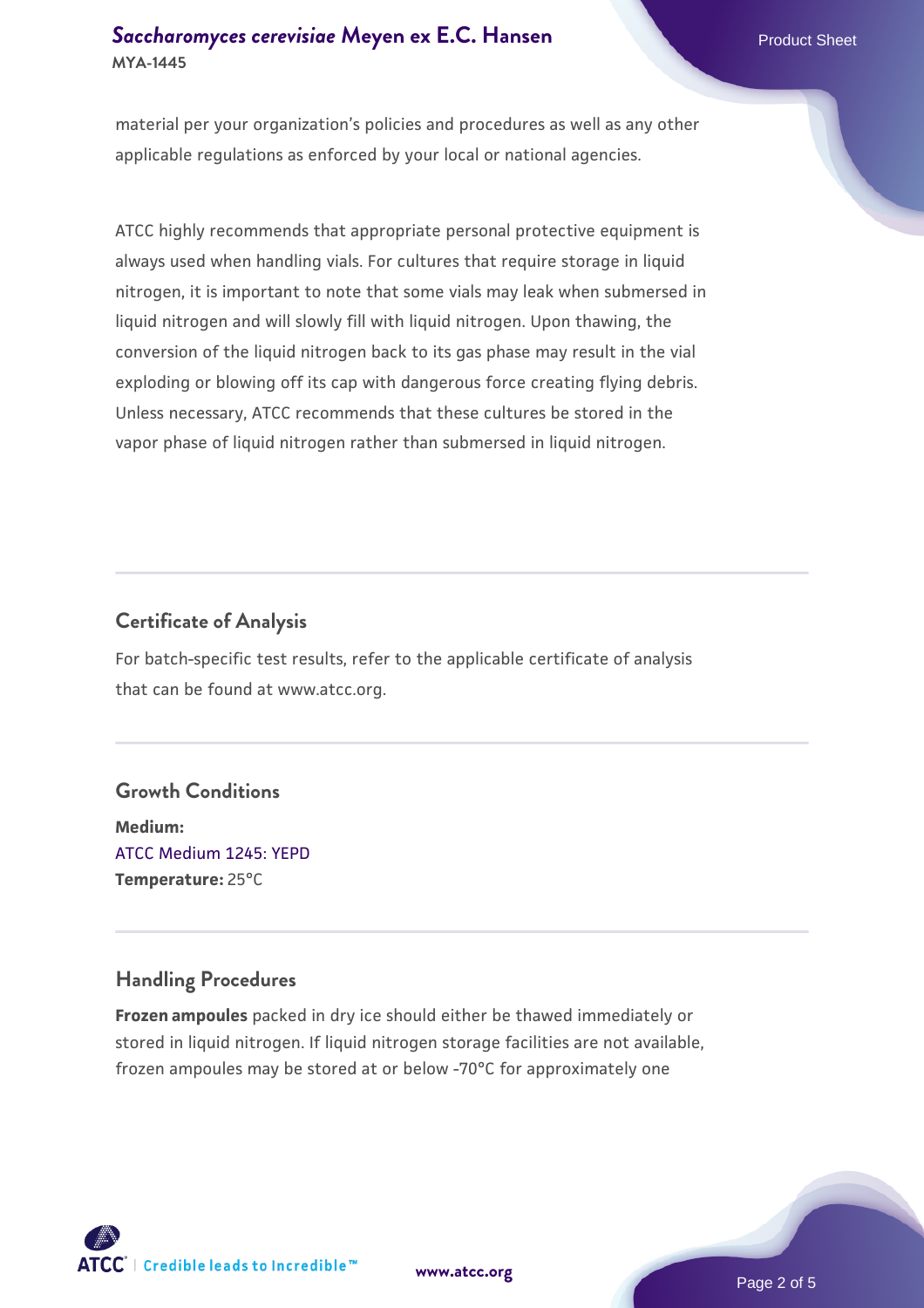week. **Do not under any circumstance store frozen ampoules at refrigerator freezer temperatures (generally -20°C)**. Storage of frozen material at this temperature will result in the death of the culture.

- 1. To thaw a frozen ampoule, place in a **25°C to 30°C** water bath, until just thawed **(approximately 5 minutes)**. Immerse the ampoule just sufficient to cover the frozen material. Do not agitate the ampoule.
- 2. Immediately after thawing, wipe down ampoule with 70% ethanol and aseptically transfer at least 50 µL (or 2-3 agar cubes) of the content onto a plate or broth with medium recommended.
- Incubate the inoculum/strain at the temperature and conditions 3. recommended.
- 4. Inspect for growth of the inoculum/strain regularly for up to 4 weeks. The time necessary for significant growth will vary from strain to strain.

#### **Material Citation**

If use of this material results in a scientific publication, please cite the material in the following manner: *Saccharomyces cerevisiae* Meyen ex E.C. Hansen (ATCC MYA-1445)

#### **References**

References and other information relating to this material are available at www.atcc.org.

#### **Warranty**

The product is provided 'AS IS' and the viability of ATCC® products is warranted for 30 days from the date of shipment, provided that the customer has stored and handled the product according to the information included on the product information sheet, website, and Certificate of Analysis. For living cultures, ATCC lists the media formulation and reagents

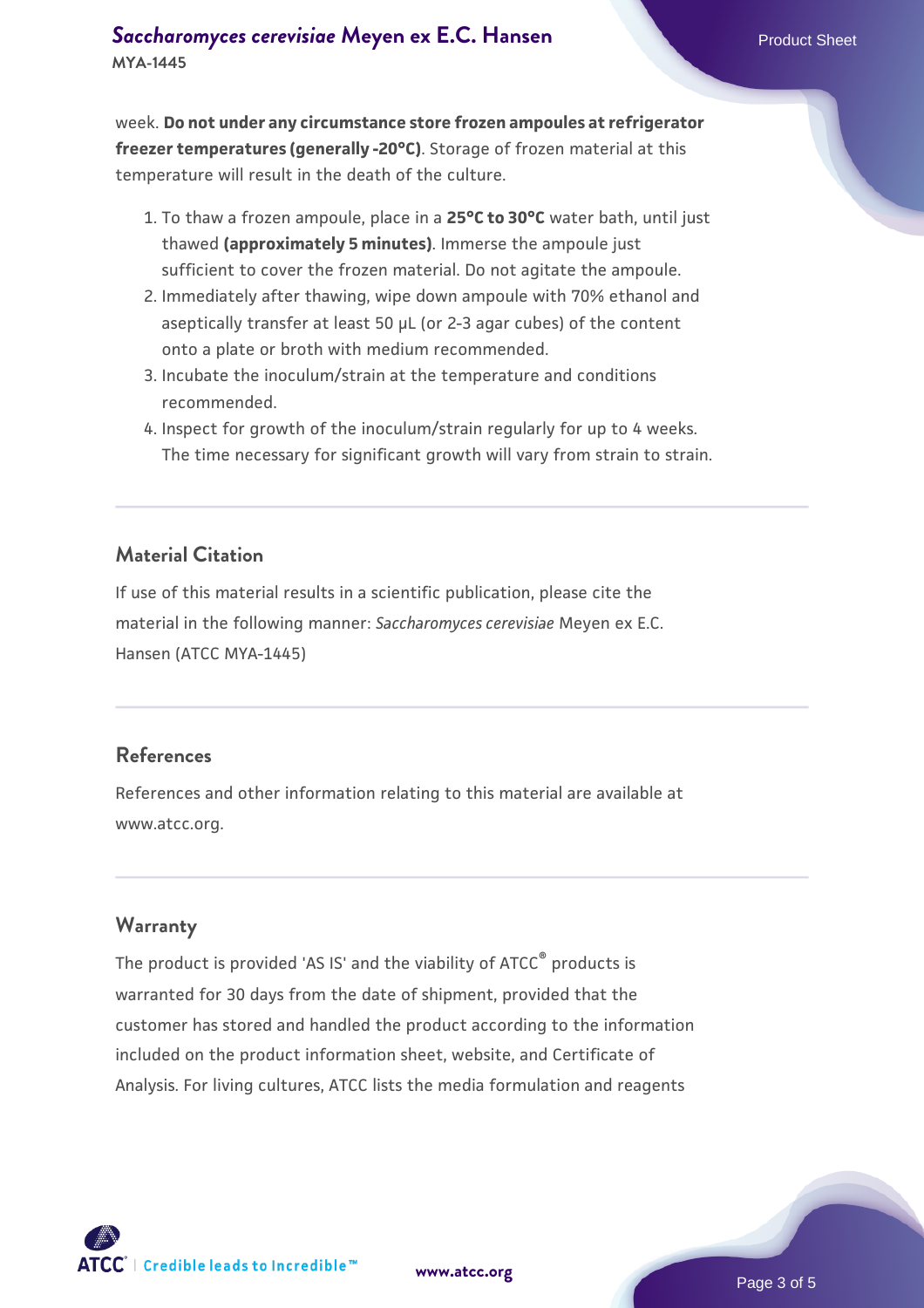#### **[Saccharomyces cerevisiae](https://www.atcc.org/products/mya-1445)** [Meyen ex E.C. Hansen](https://www.atcc.org/products/mya-1445) **MYA-1445**

that have been found to be effective for the product. While other unspecified media and reagents may also produce satisfactory results, a change in the ATCC and/or depositor-recommended protocols may affect the recovery, growth, and/or function of the product. If an alternative medium formulation or reagent is used, the ATCC warranty for viability is no longer valid. Except as expressly set forth herein, no other warranties of any kind are provided, express or implied, including, but not limited to, any implied warranties of merchantability, fitness for a particular purpose, manufacture according to cGMP standards, typicality, safety, accuracy, and/or noninfringement.

## **Disclaimers**

This product is intended for laboratory research use only. It is not intended for any animal or human therapeutic use, any human or animal consumption, or any diagnostic use. Any proposed commercial use is prohibited without a license from ATCC.

While ATCC uses reasonable efforts to include accurate and up-to-date information on this product sheet, ATCC makes no warranties or representations as to its accuracy. Citations from scientific literature and patents are provided for informational purposes only. ATCC does not warrant that such information has been confirmed to be accurate or complete and the customer bears the sole responsibility of confirming the accuracy and completeness of any such information.

This product is sent on the condition that the customer is responsible for and assumes all risk and responsibility in connection with the receipt, handling, storage, disposal, and use of the ATCC product including without limitation taking all appropriate safety and handling precautions to minimize health or environmental risk. As a condition of receiving the material, the customer agrees that any activity undertaken with the ATCC product and any progeny or modifications will be conducted in compliance with all applicable laws, regulations, and guidelines. This product is provided 'AS IS' with no representations or warranties whatsoever except as expressly set forth